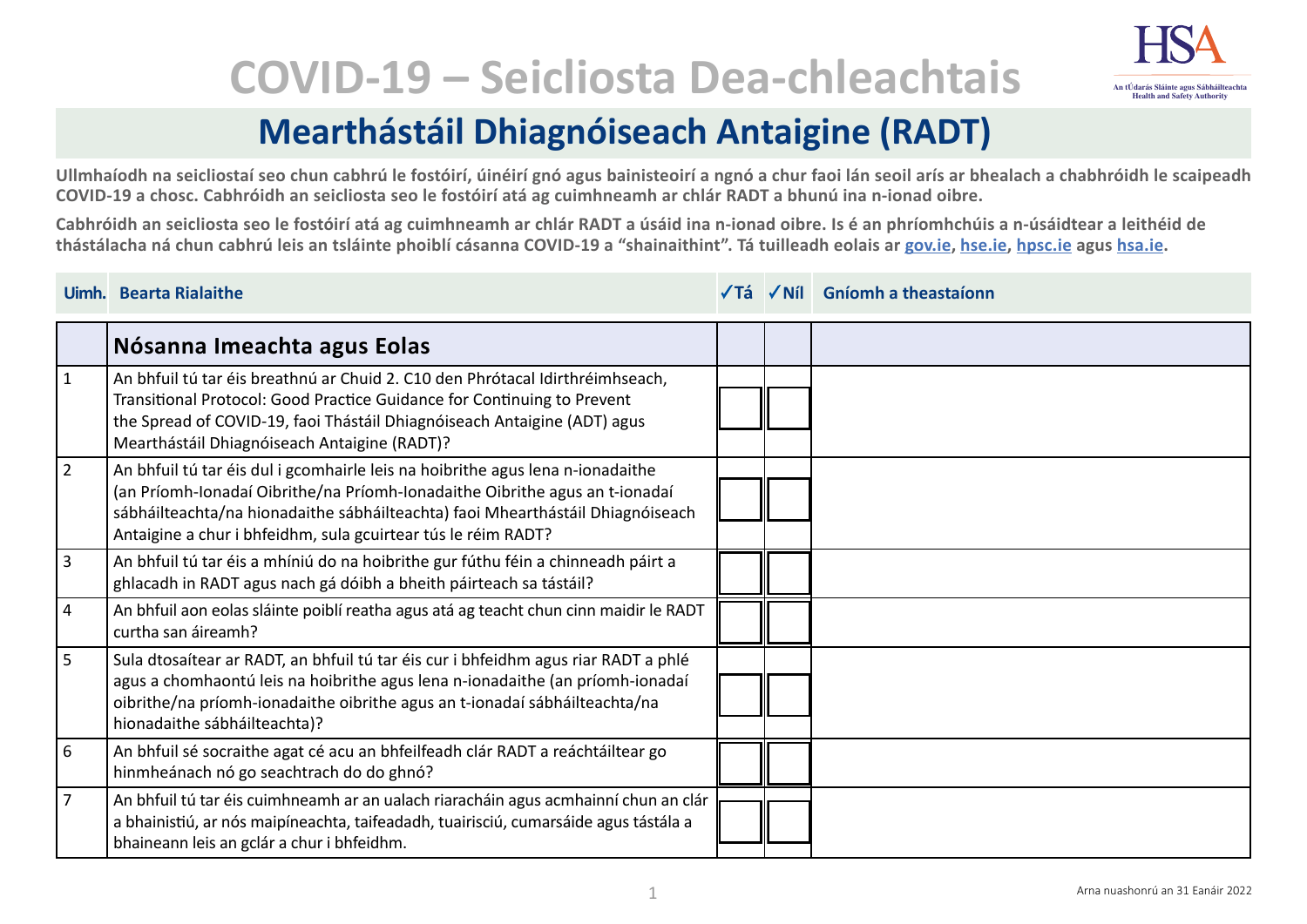## **COVID-19 – Seicliosta Dea-chleachtais Mearthástáil Dhiagnóiseach Antaigine (RADT)**

|                  | Uimh. Bearta Rialaithe                                                                                                                                                                                 |  | $\sqrt{7}$ á $\sqrt{N}$ il Gníomh a theastaíonn |
|------------------|--------------------------------------------------------------------------------------------------------------------------------------------------------------------------------------------------------|--|-------------------------------------------------|
| 8                | An bhfuil tú tar éis cuimhneamh ar chonraitheoirí agus cuairteoirí ar an ionad<br>oibre, agus ar cheart go mbeidís siúd san áireamh sa tástáil?                                                        |  |                                                 |
| $\boldsymbol{9}$ | An bhfuil eolas táirge/treoracha úsáide an déantúsóra á léamh agus á sheiceáil chun<br>an RADT is oiriúnaí don chlár a roghnú?                                                                         |  |                                                 |
| 10               | An bhfuil minicíocht na tástála, go laethúil nó faoi dhó sa tseachtain cuir i gcás,<br>bunaithe ar riachtanais an ghnó?                                                                                |  |                                                 |
| 11               | An bhfuil measúnú riosca sláinte agus sábháilteachta ceirde i scríbhinn curtha i<br>gcrích don ghníomhaíocht nua oibre seo agus do na rioscaí sonracha a bhaineann<br>le RADT a úsáid san ionad oibre? |  |                                                 |
| 12               | An bhfuil na moltaí sláinte poiblí agus treoracha úsáide dhéantúsóir na tástála san<br>áireamh i mbearta rialaithe an mheasúnaithe riosca?                                                             |  |                                                 |
| 13               | An bhfuil próiseas i bhfeidhm do chomhaltaí foirne nach dteastaíonn uathu páirt a<br>ghlacadh sa tástáil?                                                                                              |  |                                                 |
| 14               | An bhfuil Plean Freagartha COVID-19 nuashonraithe leis an mbeartas tástála<br>comhaontaithe agus an cur chuige a ghlacfar?                                                                             |  |                                                 |
| 15               | An bhfuil an plean nuashonraithe, an beartas tástála comhaontaithe agus an cur<br>chuige curtha in iúl do na hoibrithe ar fad?                                                                         |  |                                                 |
| 16               | An bhfuil athbhreithniú agus leasú déanta ar bheartais agus nósanna imeachta eile<br>atá i bhfeidhm, i gcomhairle leis na hoibrithe agus lena n-ionadaithe, de réir mar is<br>gá?                      |  |                                                 |
| 17               | An bhfuil na beartais agus na nósanna imeachta nuashonraithe sin curtha in iúl do<br>chách?                                                                                                            |  |                                                 |
| 18               | An bhfuil oiliúint curtha ar an bhfoireann ar fad atá páirteach sa tástáil RADT ionas<br>gur féidir leo tabhairt faoi na tástálacha go sábháilte agus i gceart?                                        |  |                                                 |
| 19               | An bhfuil maoirseacht oiriúnach i bhfeidhm chun cumas na ndaoine atá ag tabhairt<br>faoin tástáil a chinntiú?                                                                                          |  |                                                 |
| 20               | Má tá na tástálacha á ndéanamh ag an hoibrithe orthu féin, an bhfuil athoiliúint ar<br>fáil chun dearbhú cáilíochta agus cumas a chinntiú?                                                             |  |                                                 |
| 21               | An bhfuil nósanna imeachta oiriúnacha i bhfeidhm don díghalrú agus diúscairt<br>dramhaíola?                                                                                                            |  |                                                 |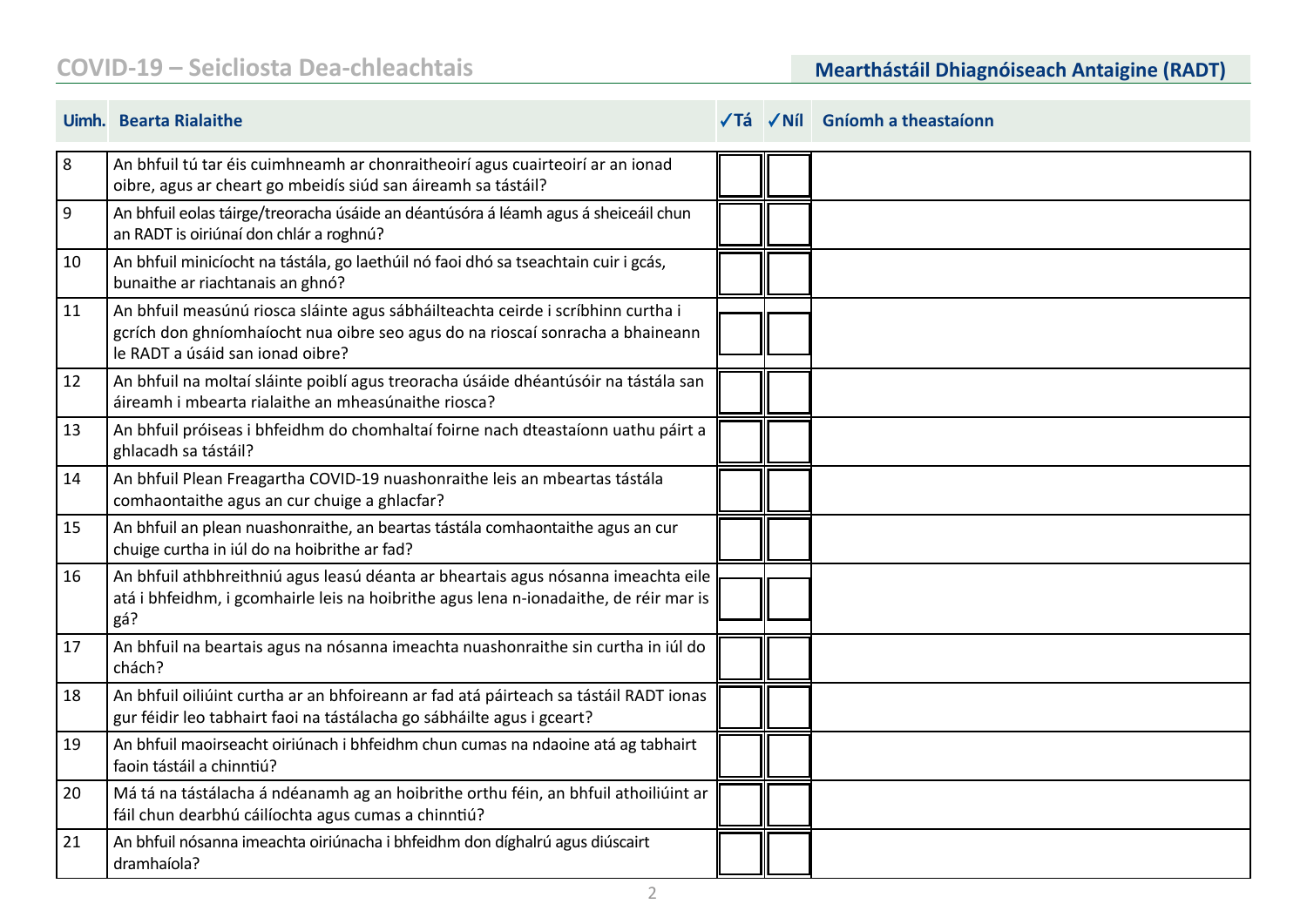|    | Uimh. Bearta Rialaithe                                                                                                                                                                                                    |  | √Tá √Níl Gníomh a theastaíonn |
|----|---------------------------------------------------------------------------------------------------------------------------------------------------------------------------------------------------------------------------|--|-------------------------------|
| 22 | Má tá seirbhís sláinte ceirde nó leighis san ionad oibre, an bhfuil comhairle faighte<br>agat uathu roimh bhunadh an chláir tástála?                                                                                      |  |                               |
| 23 | An bhfuil nósanna imeachta soiléire agus comhaontaithe i bhfeidhm chun tacú le<br>bainistiú cásanna dearfacha a aimsítear, lena n-áirítear fáil ar thástáil deimhnithe PCR?                                               |  |                               |
| 24 | An bhfuil treoracha ar fáil d'oibrithe faoina bhfuil le déanamh i gcás tástáil<br>dhiúltach, dhearfach nó neamhbhailí?                                                                                                    |  |                               |
| 25 | An bhfuil na hoibrithe ar an eolas go gcaithfidh siad fanacht sa bhaile má tá<br>siomptóim ar bith de COVID-19 orthu? An bhfuil siad ar an eolas go gcaithfidh siad<br>cloí leis an gcomhairle sláinte poiblí chuige sin? |  |                               |
| 26 | An bhfuil eolas pearsanta á bhailiú de réir cheanglais an Rialacháin Ghinearálta<br>maidir le Cosaint Sonraí (GDPR)?                                                                                                      |  |                               |
| 27 | An bhfuil an tábhacht a bhaineann le leanúint le cloí leis an gcomhairle sláinte poiblí i<br>dtaobh glanadh lámh, béasa riospráide agus bearta eile curtha in iúl do na hoibrithe?                                        |  |                               |
| 28 | An bhfuil nósanna imeachta i bhfeidhm chun monatóireacht a dhéanamh ar<br>ghníomhaíocht RADT a úsáid san ionad oibre, mar shampla an líon tástálacha a<br>dhéantar, torthaí dearfacha, diúltacha agus neamhbhailí?        |  |                               |
| 29 | An bhfuil beartas i bhfeidhm chun cur i gcrích aon chláir tástála RADT a chinneadh?                                                                                                                                       |  |                               |
| 30 | Má tá oibrithe ag úsáid RADTanna, an bhfuil tú tar éis iad a chur ar an eolas faoi<br>na bearta rialaithe atá i bhfeidhm le haghaidh úsáid agus dhiúscairt shábháilte na<br>n-ábhar tástála agus sreabhán guaiseach?      |  |                               |